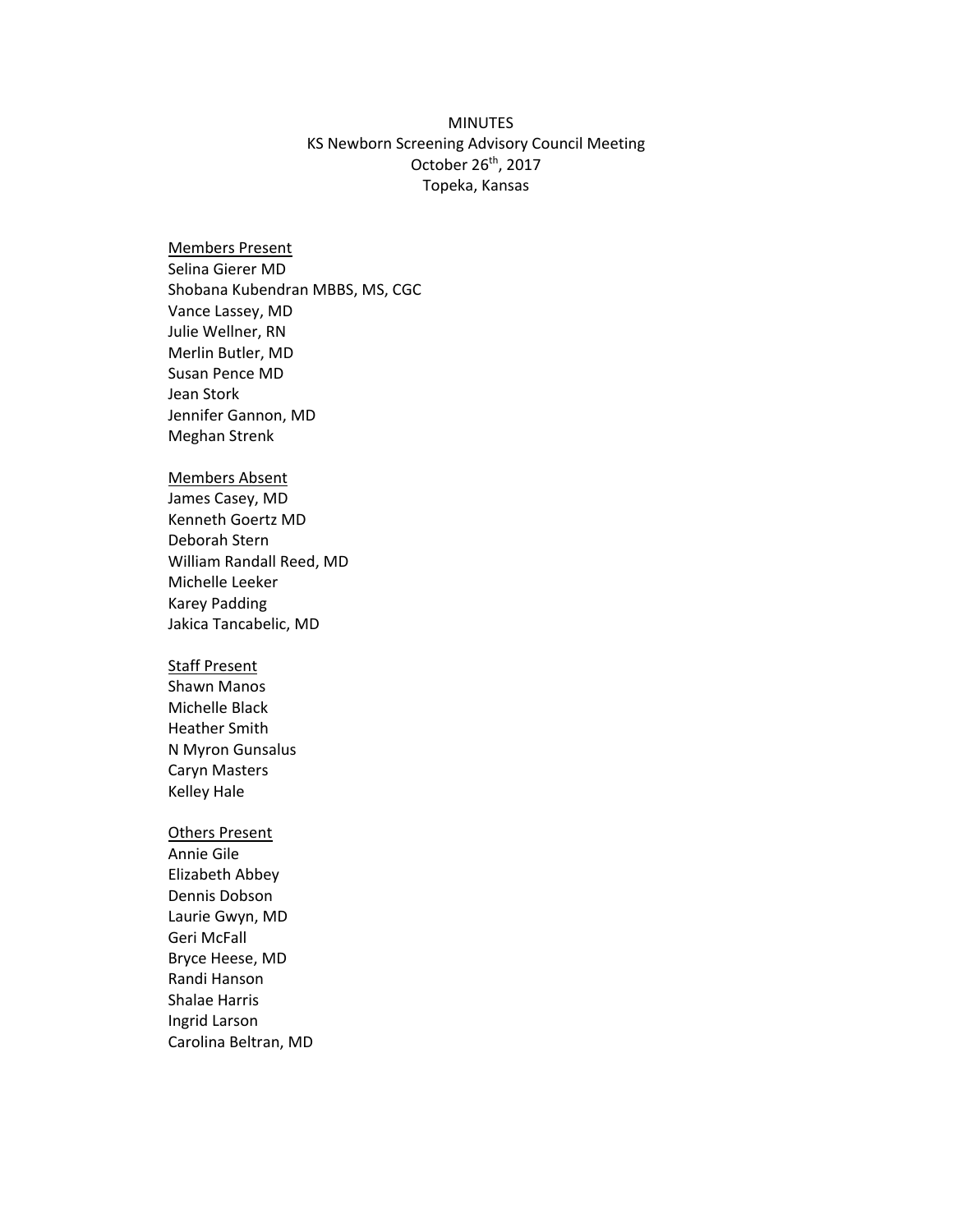- Approval of previous meeting minutes
	- $\circ$  Jen Gannon 1<sup>st</sup> and Mike Lewis 2<sup>nd</sup>
- New steps site visit report recommendations. Go live date is Nov.  $6<sup>th</sup>$ . We will be picking up a consultation to help with medical and lab perspective. We are meeting most of the targets. Lab will be looking at the indicators. Will look at turnaround time. Asking for feedback for recommendations as well.
- LIMS update: now have the ability to give secure email reports. Office must provide a secure email account. Testing new LIMS system that could be available beginning of 2018. This system will be cloud based. Question was asked if they can get it emailed and faxed and the answer was no they have to choose one. The emails do come as a batch. They get reported when the batch is ready. It could be 4-6 times a day when the batch is ready. There is a fillable PDF on the KDHE NBS website. Dr. Lassey recommended a secure data base where if they have a secure data base they can access the information. MO has a system where providers can be given access to log in and review reports.
- Action Item Find out who has access? Do physicians or just specialist?
- Timeliness: Project to improve timeliness. Working on ways to have a point of contact, and not batch specimens. Having visualization to help collect. Related to mailing of specimens. Lab is tracking time of receipt to time of reporting. They are averaging two days. Dr. Bloom's concern is reporting. Wesley will directly compare data with the lab to find the discriptiony. 7 facilities have a contact with UPS to overnight the specimen.
- Lab update: lab is fully staffed.
	- o Values have now been provided to specimen gate software.
	- o Change from high, moderate or low to repeat or refer.
	- o Lue level is being increased.
	- o HCY will look at birth weight.
	- o VLCAD level is going up.
	- o CUD is going down and a secondary analyte is being added.
	- o GA-1 raised level
	- o C3 will have two cut offs look at the babies age in hours. One cut off less 144 hours.
	- o SCID update Birth weight dependent
	- o UPS Pilot Project April 2017 to April 2018
	- o NBS Forms updated.
	- o Perkin Elmer is going to train staff on instruments on site in November.
	- o PE is going to meet w/ KHEL and APHL about service issues from PE side. Shobana and Selena will be willing to attend to voice concerns.
	- o Perkin Elmer is providing training for one staff member to the Indiana state lab in February regarding specimen gate software.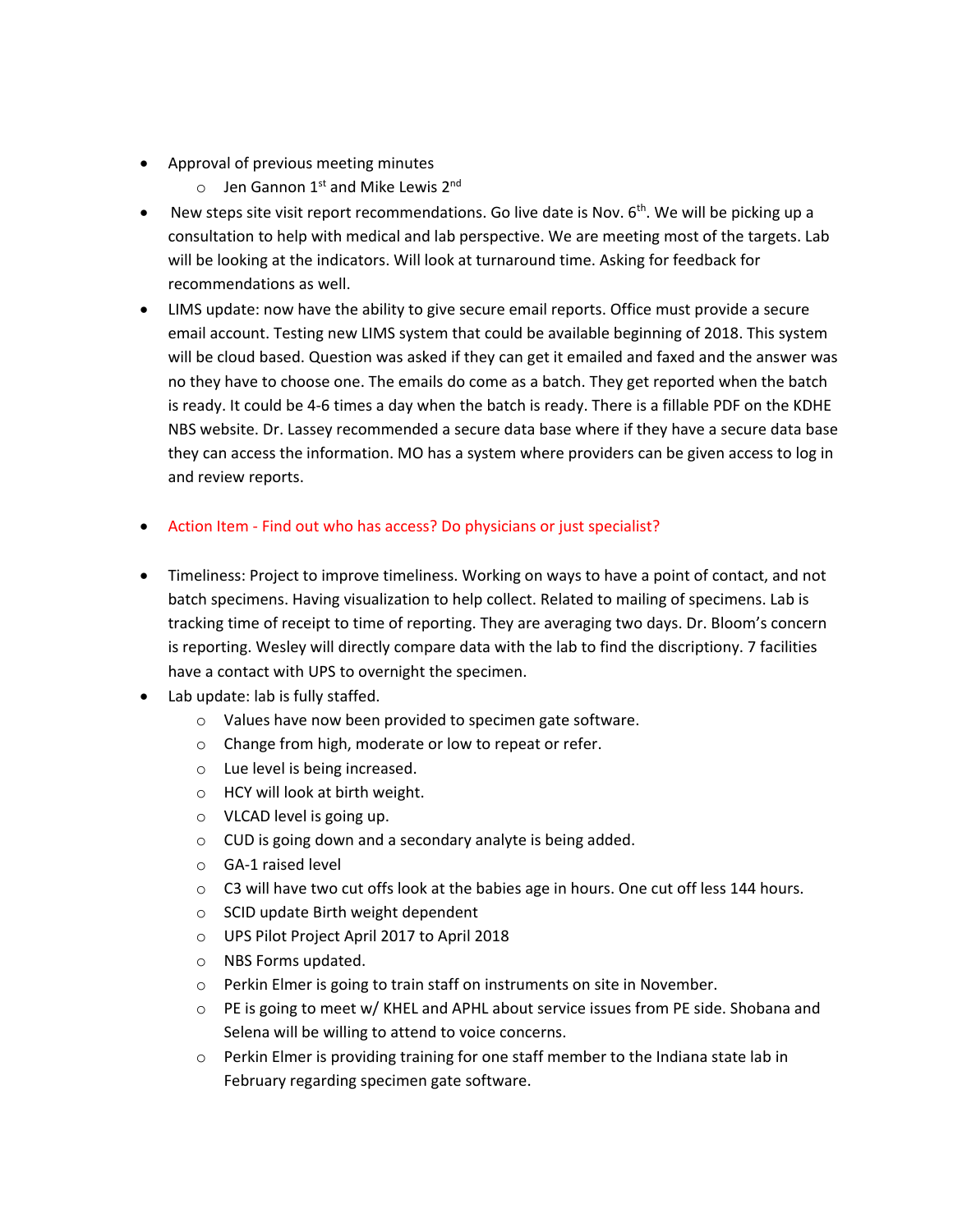- o Future projects: Variant Biorad for HBG results are less subjective. Less time intensive for analyst. Will quantify the HBG percentage and allow for sending of chromatograms.
	- Shobana offered assistance if needed from hematologists
- o GSP for Galt, Bio, TSH, IRT, OHP
	- Will be reagent rental contract but upfront cost is expensive
- FU updates
	- **Michelle full time, educator still vacant**
	- **Heather discussed briefly about the strategic planning for the program and that** we'll be seeking advice from the AC
	- New Brochures are available on the website.
- CF updates
	- Dr Lewis discussed patient that invoked change in algorithm
	- **Discussed his new proposed algorithm and why it would save a lot of time for** FU on CF kiddos
	- Need to change the wording in the letter and sit down with each family individually to explain R117. 5T7T
- Action item: Update the algorithm and add the two CF centers to the website. Add link to accredited CF center. Reevaluate the report.
	- o State genetics plan: Dr. Shaffer looking at stake holder meeting. KU and KDHE will look state plan.
	- o Telegenetics grant from Heartland. First sight is Hays. Shobana will be the genetic counselor and Dr. Beltran will be available.
- Action Items: hemoglobin subcommittee will be developed and let KDHE know if you would like to be a part of it.
- Action Items: Kdhe will draft a survey to see if A/C members are getting what they need meeting 2 times per year.
	- o Heather will send out 4 questions that will guide where the A/C will go next.
	- o Give them back information on what is on the horizon.
- SCID update: is there going to be a news release? Have a family that would be willing to speak on behalf of announcements of SCID release.
- Action item: CCHD was asked to send data out data for facilities that are screening and reporting.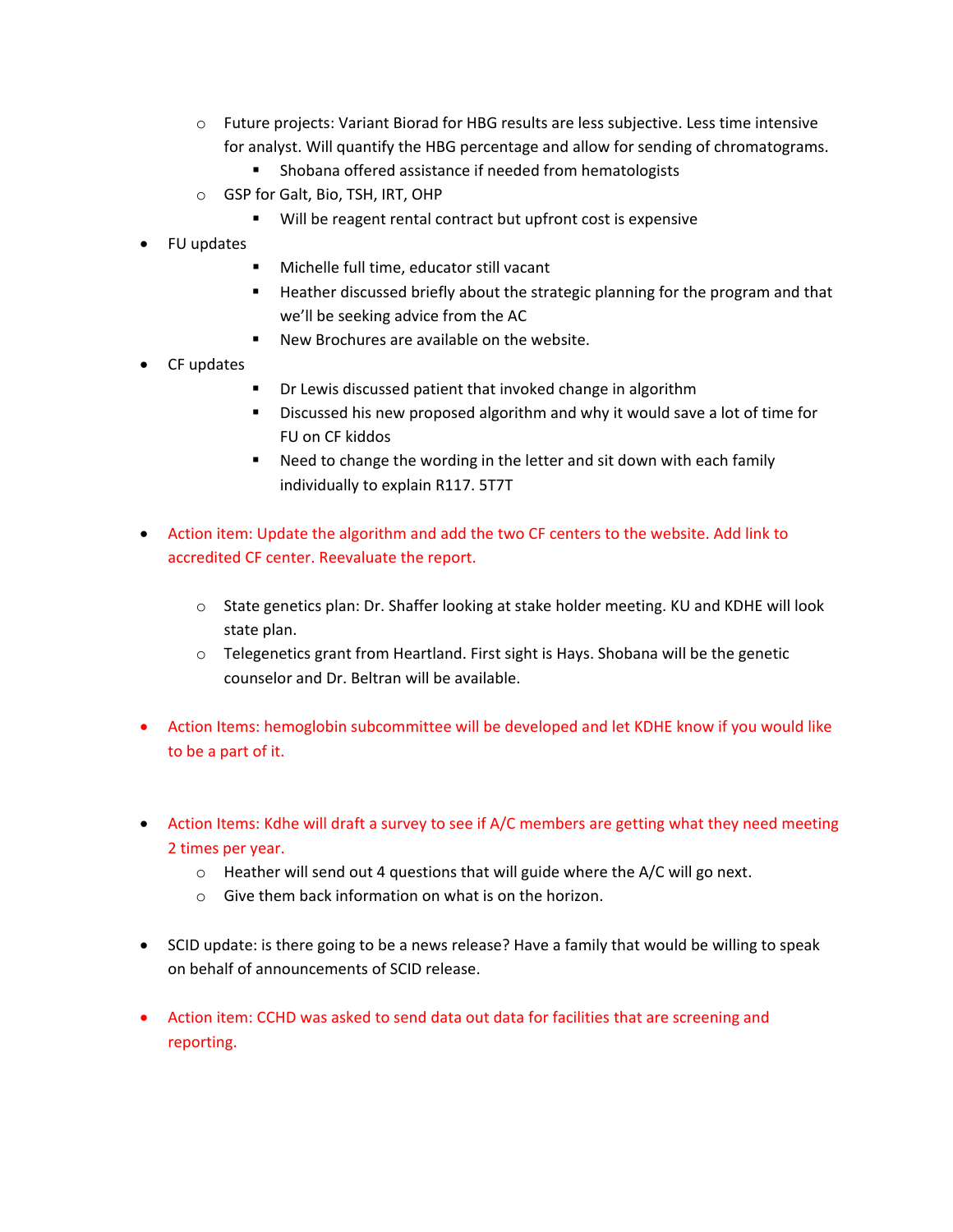- Spinal Muscular Atropy- SMN1 caused by a mutation in survival motor neuron gene 1 (SMN1) gene. Without the SMN protein, the nerve cell dies.
	- Genetic recessive- both are carriers.
	- No muscles but they feel pain.
	- **Affects muscles NOT minds**
	- **Hearing and sensory intact-feel pain**
	- **Average to above average IQ**
	- Does NOT distinguish between race or gender
	- o Incidence 1 in 10,000 to 1 in 11,000 births
		- 4 births a year born in Kansas
	- o Number one genetic killer of children under 2 years of age
	- $\circ$  1 in 40-60 people are carriers
	- o Types of SMA
		- Type 0 usually die in utero or several weeks after birth from respiratory failure.
		- **Mother may notice limited fetal movement**
	- o SMA Type 1 most common
		- Rapid onset
		- Floppy baby
		- **Never walk**
		- **Lose swallow reflex**
		- **Bellshaped chest**
		- High incidence of respiratory arrest
		- Most die before their  $2^{nd}$  birthday
	- o SMA type 2
		- DX age 6-24 months
		- Can sit independently
		- **Never walk**
		- **Couunicate freely**
		- **May need respiratory support**
		- **Tolerate regular diet**
		- Confined to a wheel chair
		- **Scoliosis usually by 6 years age**
		- **Life expectancy into 30's**
	- o SMA type 3
		- Usually dx between 18 months to 3 years sometimes not diagnosed until teenage years.
		- Lose ability to walk as grow
		- **Clumsy child**
		- **Regular diet**
		- **Normal life expectancy**
	- o SMA type 4
		- $\blacksquare$  Adult onset 35 years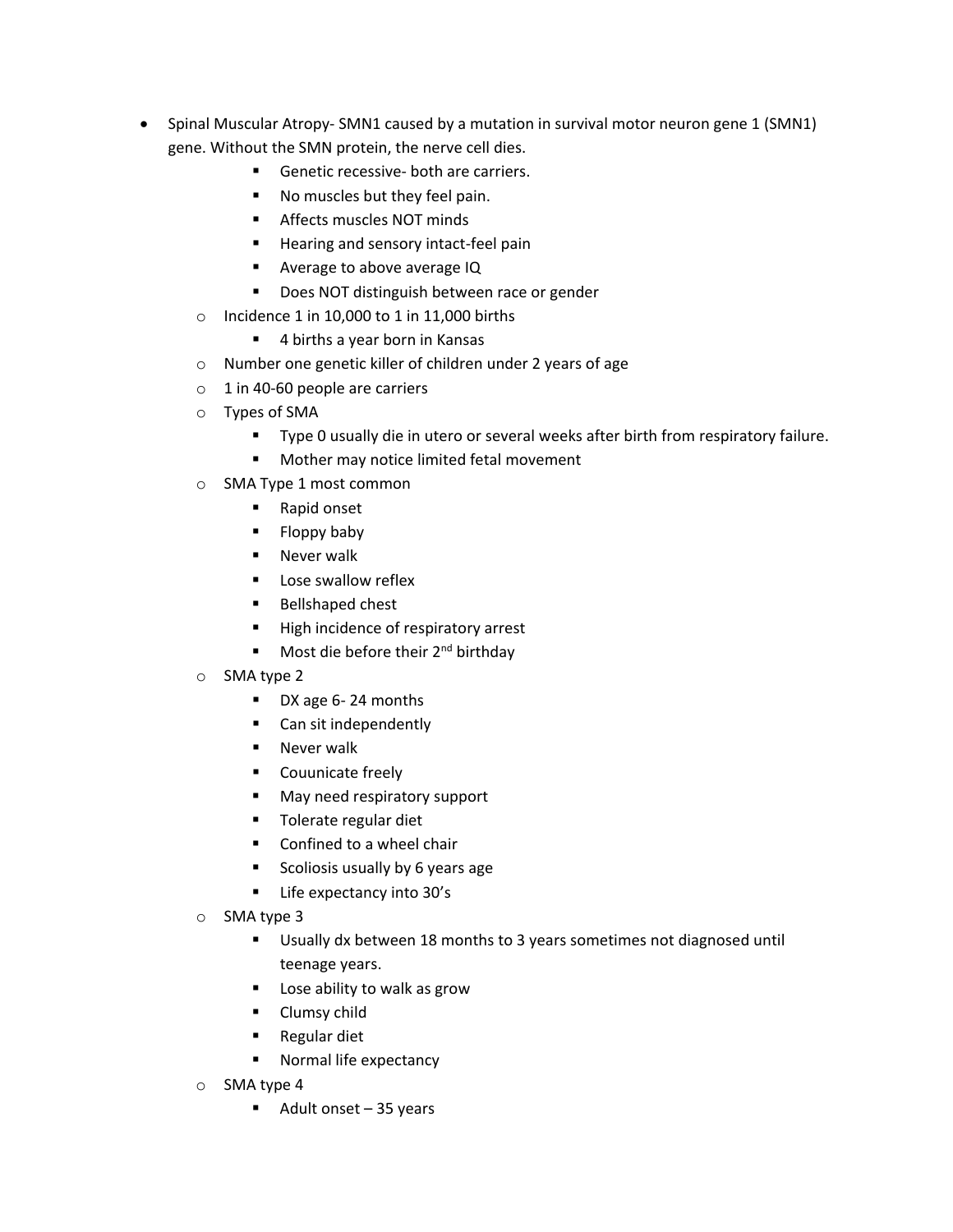- **Muscle weakness worsens**
- Normal life span
- o Early diagnosis
- o NBS is key to successful intervention and treatment.
- o Respiratory support
- o Ot/pt
- o Diet n/g tube/g-tube/ weight maintence
- o Medication to slow down progression/ halt disease progress.
- o Spinraza (Nusinersen)
	- Simulates the SMN2 back up gene
	- Administrered intrathercal injection lumbar puncture
	- Dose 12 mg per admistration by a health care provider
	- 4 loading doses.
	- Maintenance does is given once every 4 month after that.
	- Cost. \$125,000 per dose. (\$500,000 \$625,000 first year and \$325,000 each year after.
- o Funding for Spinraza
	- **Primary insurance company first**
	- Biogen SMA360 (benefit)
	- KU is the only hospital in Kansas that is approved to adminitster Spinrzaz in the State of Kanas. (Children's mercy Hospital in Kansas City, Mo accepts Kansas Medicaid)
- o Community support
	- Cure SMA (Website) Has a Kansas city Chapter includes KS, MO, OK NB
	- Social media
	- Jadonshope.org based in Olathe, KS
- MO is the first state to test for SMA. It is multi plexed with SCID PCR looking for SMA1 and SMA 2 we would have to validate SCID again. SMA is not on the RSUP as of this meeting.
	- $\circ$  To add a recommendation to the panel a committee is made and researches the cost to test, equipment, and long term follow up while doing a cost analyses. We are not required to screen what is on the RUSP. How to you fund it and how to you fund it if you find something?
- Action Item: What tests can be run on the instruments that we are already using with the amount of staff that we have?
- Quarterly reports
	- o CAH reports missing
	- o Blood saturation- could have more training and practice
		- 3 year low for unsats but our numbers are going up
- New business